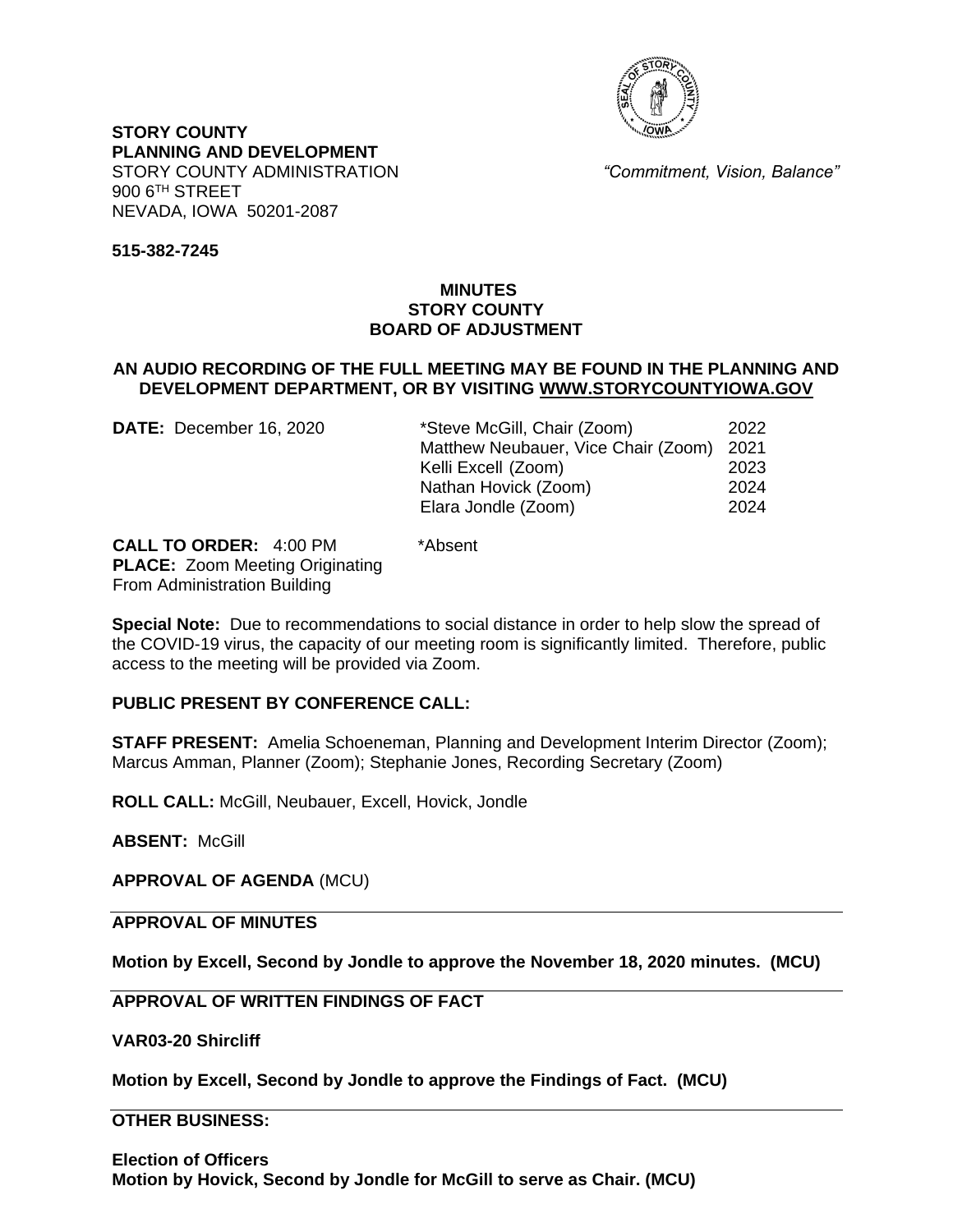#### **Motion by Hovick, Second by Jondle for Neubauer to serve as Vice-Chair. (MCU)**

#### **Approval of 2021 Board of Adjustment meeting schedule (MCU)**

# **PUBLIC COMMENTS: None**

### **HEARINGS:**

**CUP05-08.1 Single Action Shooting Society**

Amelia Schoeneman stated that there is a new law that took away the county's home rule and the Planning and Zoning Commission has the power to enforce shooting ranges. Instead of the Planning and Zoning Commission recommending approval to the Board of Adjustment, they took action to approve the shooting range. The County Attorney recommended that the Board of Adjustment take action as well to issue the Conditional Use Permit.

Marcus Amman presented the staff report and provided a summary stating that the Single Action Shooing Society is proposing a new use to take place at their existing range. The proposed use is for firearms instruction and education provided by Iowa American Rescue (IAR). This request is for the instruction of firearm usage for approximately 10 classes between April and September annually with 12 students per class. Classes would occur over the weekend. To permit the request, the conditions originally placed on the Single Action Shooing Society's conditional use permit are proposed to be modified.

Amman stated that the modification to the existing Conditional Use Permit Application to allow firearm education and training, including modifying 4 existing conditions and adding one new condition.

Amman stated that public notices were mailed to adjacent property owners within  $\frac{1}{4}$  mile of the proposed site on November 23, 2020, and summarized the comments received from the public and from the Planning and Zoning Commission at their December 2, 2020 meeting.

Neubauer asked for clarification about the timeframe that shooting is allowed. Amman stated that educational classes are Saturday and Sunday and that the applicant could further clarify that.

Josh Bennett stated that trainings are on the weekends.

John Dooley stated that he feels a location for training is a good idea and would be helpful for gun owners to obtain safety training. Last summer there were only four shoots and they are usually finished by around 2:00PM. Dooley stated the amount of lead deposited is low compared to a public range.

**MOTION: The Story County Board of Adjustment approves the Conditional Use Permit for the Single Action Shooting Society's proposed new use of firearms training to be completed by Iowa American Rescue at the existing gun club, as put forth in case CUP05-08.1, with the following conditions:**

- **1. Waive the condition that the CUP shall be reviewed biennially by staff for compliance with the conditions and a report be drafted to the Board of Adjustment.**
- **2. The applicant shall be required to maintain a continuous log of users of the site, requiring registration of time and date entering and exiting the site and the log shall be presented to the Code Enforcement Officer at time of biennial review.**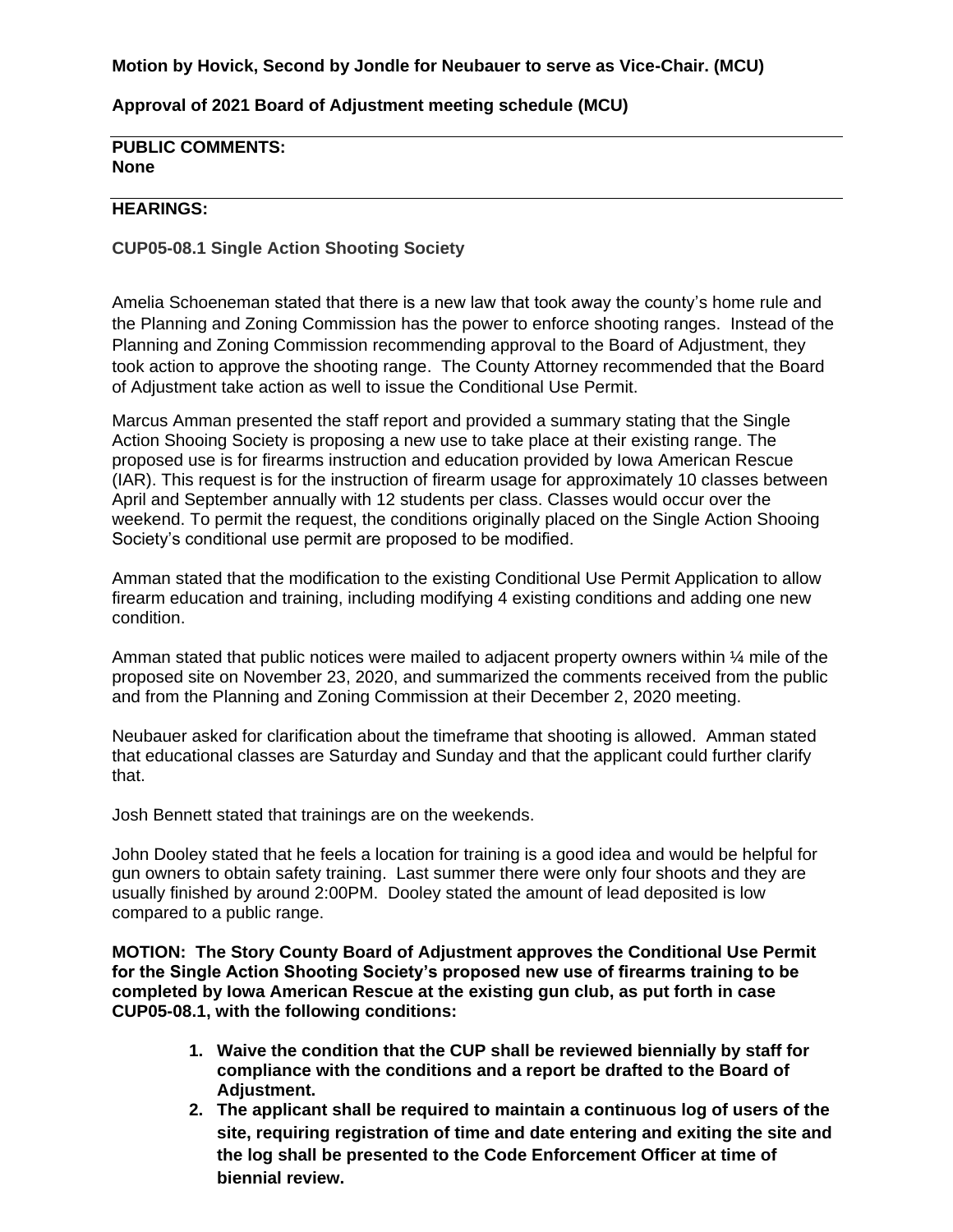- **3. Hours of operation are from March 1 through November 30, Saturday and Sunday only, and shooting is only permitted from 0800 until one half hour prior to sunset as determined by the National Weather Service, with no more than one monthly shoot on a weekday. (Modification)**
- **4. No more than seventy (70) shooters are permitted on site other than a single annual two-day shoot.**
- **5. Continue to maintain the gate, fencing, and signage around the site, as well as the requirement that the gate be kept locked at all times while the range is not in use.**
- **6. A firearms specialist or range safety officer is required to be on-site during the hours of operation.**
- **7. The sale of items by vendors is prohibited on site.**
- **8. A zoning permit is required for the construction of any structures on site.**
- **9. The range is limited to use by members of the S.A.S.S. and/or guests while accompanied by a member of the S.A.S.S., and students and instructors of firearms related training and educational activities as approved by the property owner. (Modification)**
- **10. Waive the condition that only firearms permitted under the rules of the S.A.S.S. shall be used at the range, and the only ammunition permitted to be used shall be low velocity ammunition.**
- **11. All parking is to be contained on the site and outside the right-of-way of 670th Avenue.**
- **12. No mounted shooting is permitted.**
- **13. Any changes to items associated with the Conditional Use Permit when located in the designated floodplain will require the submittal of a Floodplain Development Permit application.**
- **14. All props and items associated with the Conditional Use Permit shall be anchored or an evacuation plan outlining removal of all such items be submitted to the Story County Planning and Zoning Department.**
- **15. The applicant will have the lead mitigation reviewed or inspected every 5 years to determine if mitigation is needed such as for pH, through screening and raking or other removal measures.**

**Motion by: Hovick Second by: Excell Voting Aye: Hovick, Excell, Neubauer, Jondle Voting Nay: None Absent: McGill Vote: (4-0)**

## **BOARD/STAFF COMMENTS:**

**Staff:** Schoeneman provided an update for the Perkins Bed and Breakfast update that after the Findings of Face were approved the neighbors are seeking judicial review and a declaratory judgment that the Findings of Fact were not sufficient and that the case should have instead have been reheard. The permanent P&D Director should be hired by the end of the year and interviews have been completed for a second intern were completed.

**Board:** Hovick asked if in person meetings are being considered. Schoeneman stated there is a limited capacity of 10 people that can be present in the boardroom at one time. Additional tables could be set up for the board so spread out, but it has been easier to maintain distance requirements using Zoom, which is also what the Board of Supervisors have been doing.